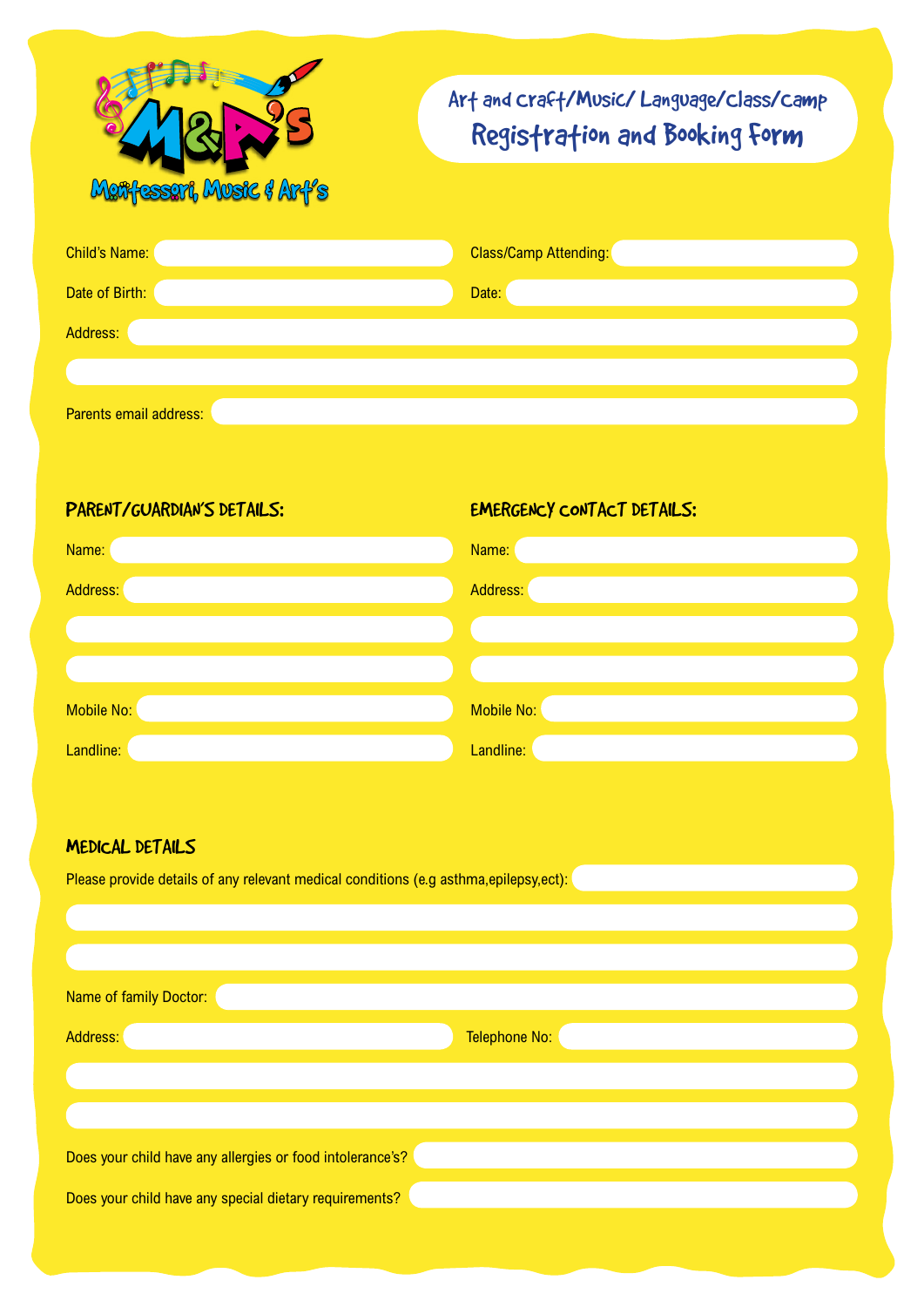|  | Do we have your consent to provide medical treatment in the event of an accident /emergency? |  |  |
|--|----------------------------------------------------------------------------------------------|--|--|
|  |                                                                                              |  |  |

| Yes             | <b>No</b> | (please tick as appropriate) |
|-----------------|-----------|------------------------------|
| <b>Comments</b> |           |                              |
|                 |           |                              |
|                 |           |                              |

## Additional Care/Support:

Does your child require any special care or attention in any respect of their development? If so please provide details so that we can ensure that we meet the needs of your child:

## AUTHORISATION FOR COLLECTION:

| Please provide name of any other adults authorised to collect your child from Class/Camp:                                                                                                                                                                                                                                                                                                                                                         |                        |  |  |  |  |
|---------------------------------------------------------------------------------------------------------------------------------------------------------------------------------------------------------------------------------------------------------------------------------------------------------------------------------------------------------------------------------------------------------------------------------------------------|------------------------|--|--|--|--|
| Name 1:                                                                                                                                                                                                                                                                                                                                                                                                                                           | Name 2:                |  |  |  |  |
| Relationship to child:                                                                                                                                                                                                                                                                                                                                                                                                                            | Relationship to child: |  |  |  |  |
| <b>Telephone No:</b>                                                                                                                                                                                                                                                                                                                                                                                                                              | <b>Telephone No:</b>   |  |  |  |  |
| I confirm that the details provided above are correct:<br>Name:                                                                                                                                                                                                                                                                                                                                                                                   | Date:                  |  |  |  |  |
| Signature:                                                                                                                                                                                                                                                                                                                                                                                                                                        |                        |  |  |  |  |
| M&A's Website and School Notice has a news section where parents can view this page/board to see what is happening each semester at the<br>School! We would love to upload some pictures of all the children's art, school work, birthdays, special occasions or the children with their<br>friends etc. and during Camps, however I will require written permission from parents in order to upload pictures of your child.<br>parent of<br>give |                        |  |  |  |  |
| Sharon Moyles from M&A's Montessori, Music and Art School permission to take photographs of my child/children for use of the Schools News<br>notice board and news section of M&A's Website.                                                                                                                                                                                                                                                      |                        |  |  |  |  |

| Date:     |           |        |
|-----------|-----------|--------|
| <b>Or</b> |           |        |
| .         | parent of | do not |

give Sharon Moyles from M&A's Montessori, Music and Art School permission to take photographs of my child/children for use of School News notice board and news section of M&A's Website.

| ٠ |  |  |
|---|--|--|

Unit 4, Axis Business Park, Tullamore, County offaly.

Tel: 057 9361623 Mobile: 086 3478141

Web: www.montessorimusic.ie Email: sharon@montessorimusic.ie